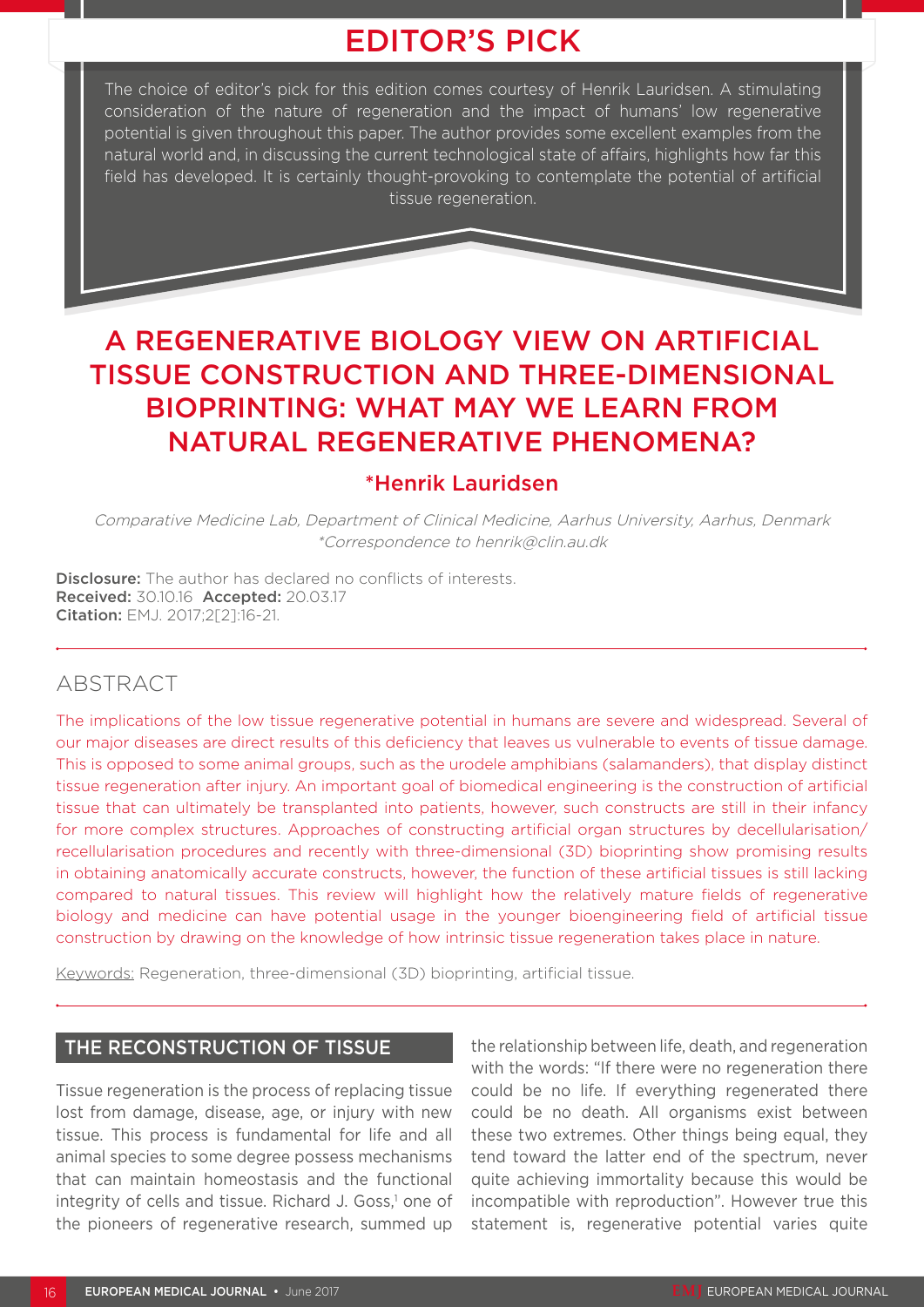a bit between different organisms. Humans and mammals, in general, have not been blessed with extensive regenerative potential and tend to resolve tissue damage events by fibrosis and scar formation.2 This fibrotic situation results from an inflammatory response to injury that generates fibroblastic granulation tissue that is ultimately modelled into an acellular collagenous scar. This maintains the overall integrity of the damaged organ but usually reduces function. On the other hand, 'lower' vertebrate species (e.g. urodele amphibians) do exist with an unsurpassed ability to recapitulate embryonic development and regenerate tissue and even whole organs and appendages to perfection without any scar formation.<sup>3-5</sup> This perplexing conundrum of why mammals have lost this apparently ancestral and seemingly highly beneficial trait has been a driving force in the history of regenerative research. It may be that evolution of warm-blooded mammals susceptible to infections has favoured the individuals with the fastest response to injury, with this being a swift immunological response and subsequent fibrosis to 'seal off' damaged parts rather than regeneration.<sup>6,7</sup> After all, although regeneration of extremities and organs is desirable, it is not essential for reproduction.

The low regenerative potential of humans has far-reaching consequences in medicine. Heart, liver, and renal failure; disorders of the nervous system (e.g. amyotrophic lateral sclerosis, multiple sclerosis, and Parkinson's, Huntington's, and Alzheimer's diseases); and burns and traumatic injuries (to skin, bones muscles joints, ligaments, and tendons) are all examples of diseases and conditions resulting from poor regenerative potential. Other than the personal consequences for patients suffering from these ailments, the cost to society is enormous. In the USA alone the annual cost was estimated to be  $>$ \$400 billion.<sup>3</sup> Naturally, this has inspired great interest with the field of regenerative medicine seeking to develop and apply future regenerative therapies for human patients. However, it is highly unlikely that regenerative medicine can fulfil this task without a thorough understanding of the basic mechanisms involved in regenerative events. Therefore, advancements in the field of regenerative biology and the understanding of basic molecular and cellular processes during tissue regeneration are a prerequisite for regenerative medicine to develop its full potential.

### THE ENGINEERING SOLUTION TO LOW REGENERATIVE POTENTIAL

The lesson from nature is that intrinsic *in situ*  regeneration of even highly complex tissues is possible in basic vertebrate models. Most human tissues do in fact replenish themselves to some degree over life; with the strategy to stimulate innate tissue regeneration being one of the most desirable approaches for future regenerative therapies. However, as the key to unlock this intrinsic regenerative potential in humans is yet to be found it is worth considering alternative strategies for rebuilding damaged organs.

A fundamentally different approach of constructing organs or tissue components has arisen in the last decade, namely the *de novo* construction of organs *in vitro* that can later be transplanted into patients. An instructive example is the construction of heart transplants. Since Dr Barnard's successful heart transplantation in the mid-twentieth century the heart transplantation procedure has become a well-established lifesaving treatment to extend and dramatically improve the quality of life for recipients. A patient's heart can either be fully replaced with a donor heart (orthotopic procedure) or supported by an extra heart (heterotopic procedure). Unfortunately, suitable donor hearts, as well as other organs, are a scarce commodity and as the demand is increasing, so is the need for alternative strategies. Two novel engineering approaches to alleviate the problem of scarce donor organs have received much attention in recent years, namely the construction of bioartificial organs either using a decellularisation/repopulation procedure of extracellular matrix scaffolds or bottom-up constructions of artificial organs using three-dimensional (3D) bioprinting.

### ARTIFICIAL ORGANS BY DECELLULARISATION/ RECELLULARISATION

Bioengineering laboratories around the world have long sought to construct artificial biocompatible scaffolds for cell seeding and transplantable tissue generation. This has led to several successful procedures and especially in orthopaedics multiple useful constructs have been designed.<sup>8</sup> Similar approaches of scaffold construction have been applied for soft tissue construction; however, it is hard to replicate the complex cellular environment found in most organs in simple scaffolds moulded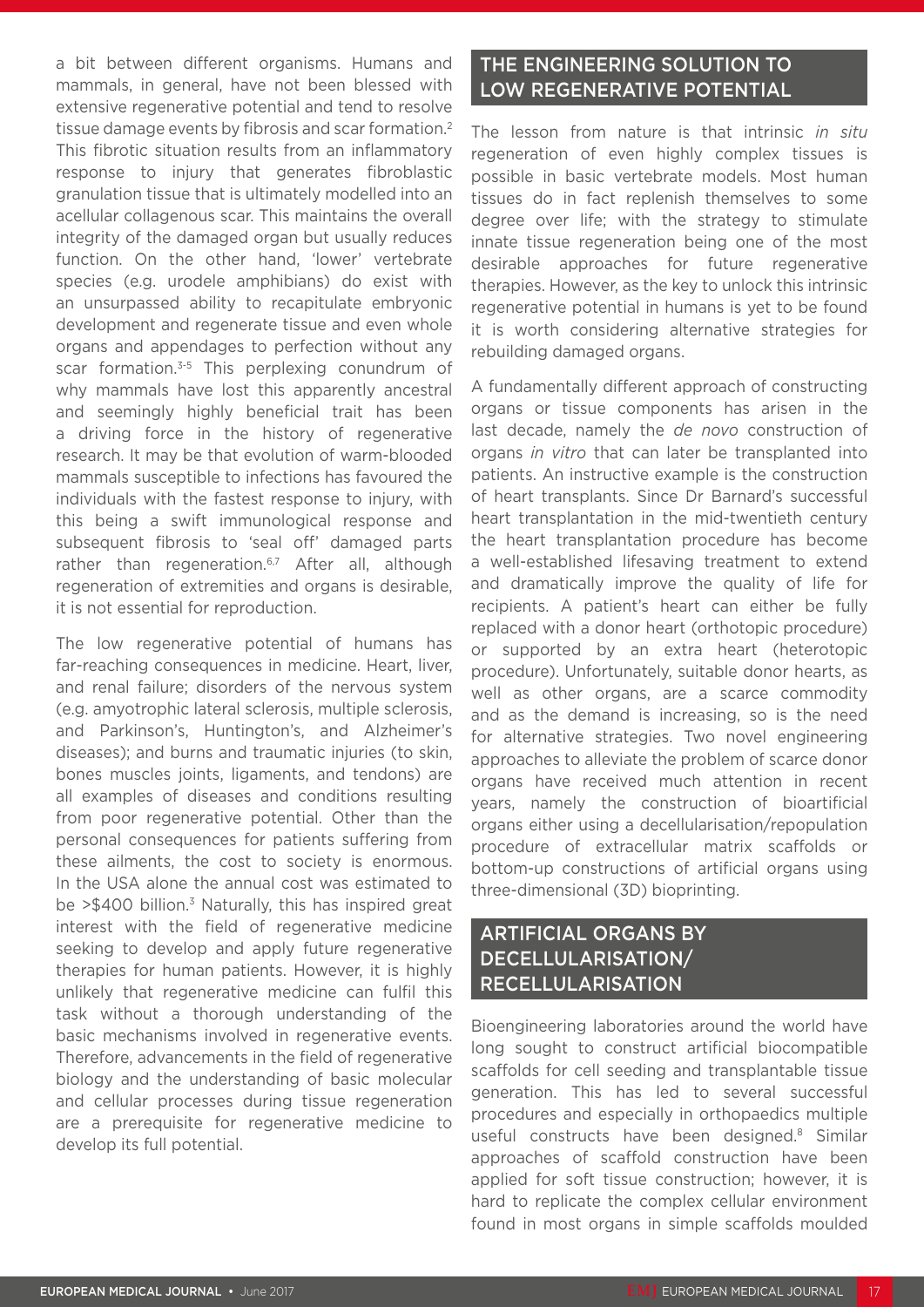in the lab. One way to circumvent this limitation is to generate extracellular scaffolds made by decellularisation of true organs that may be too old or do not match the receiver type and hence cannot be used directly for transplantation. This procedure can be a complicated washing process in which all living cells are removed from the organ leaving behind only the supporting extracellular matrix as intact and unmodified as possible.<sup>9</sup> The resulting tissue scaffold is then reseeded with living cells either by immersion in a cell containing medium or more efficiently by perfusion via the skeletonised vasculature of the decellularised organ. As a cell source, either differentiated cells that have previously been dissociated from their host tissue into a single cell state or patient-specific stem cells that have been cultured prior to perfusion, can be applied. The underlying assumption of the decellularisation/recellularisation procedure is that perfused cells migrate through the extracellular matrix scaffold. Differentiated cells should ultimately settle when they reach a suitable environment, whereas stem cells may in fact start to differentiate in a manner defined by cues in the surrounding matrix components.

Following a maturation period of cell proliferation, the final result is a 3D multi-cell type culture that can be thought of as a 'breath of life' into a once dead and skeletonised organ. However, the decellularisation/ recellularisation technique does not come without important limitations. In 2008 Ott et al.<sup>10</sup> applied the procedure to recellularise rat hearts using neonatal cardiomyocytes, fibrocytes, endothelial cells, and smooth muscle cells and subsequently transplanted the constructed hearts into host rats. Remarkably, this study demonstrated how contractile and drug responsive hearts could be constructed, however the function of the generated constructs were only ˜2% of that of an adult rat heart. In a similar fashion, Lu et al.<sup>11</sup> in 2013 were successful in repopulating decellularised mouse hearts with induced pluripotent stem cell-derived cardiovascular progenitor cells from humans. This attempt also yielded heart constructs that exhibited spontaneous contractions, generated mechanical force, and were responsive to drugs. However, in similar fashion to the attempt by Ott et al.,<sup>10</sup> these constructs only showed minute pump function and were overall unable to propel blood.

The attempts described above to rebuild the heart, as well as other organs, $12$  by decellularisation/ recellularisation of already existing organs, are interesting because they suggest that this type

of organ construction that can be viewed as a very engineering-based mindset (breakdown then build up) and not a biologically inspired way of regenerating organs. However, for now the procedure is insufficient in producing fully functional organs. To overcome this obstacle, repopulation technologies need to consider how organs are constructed during development and in natural regeneration in competent species.

### THREE-DIMENSIONAL BIOPRINTING: A POTENTIAL LOOPHOLE FOR TISSUE RECONSTRUCTION

A fundamentally different approach of producing complex organs to that of cell repopulation of scaffolds is 3D bioprinting. The prospects of this technology have been glorified in recent years in TED talks and other quasi-scientific fora; however, the method has in fact shown promising results in terms of producing *de novo* tissue constructs.

As the name suggests, 3D bioprinting originates from 3D printing (also known as rapid prototyping or more precisely as additive manufacturing) of prototypes and models in a large variety of materials such as plastic, wood, ceramics, glass, and metals in industry. 3D printing is additive in nature, i.e. it starts from nothing and ends with a structure after adding layer upon layer. This is opposed to computer numerical control drilling, which performs what can be described as negative manufacturing by carving out a structure from a solid object. From an historical perspective, it is interesting that 3D printing has existed for several decades, $13$ but primarily due to proprietary issues gridlocking technological development and competition the technology has only flourished within the last decade with the expiration of early patents. This has resulted in modern day 3D printers becoming better and more affordable at an astonishing pace. 3D printing has been applied in medical and life sciences to create organ models from computed tomography and magnetic resonance imaging (MRI) information and implantable constructs.14-18 Some major 3D printer manufactures now offer dedicated software and hardware for this field of modelling i.e. complex medical disorders in physical models that surgeons can handle and study even before the first cut is made in surgery.

The 3D printing field is notorious for the lack of consistent nomenclature to describe similar printing technologies; however, the American Society for Testing and Materials (ASTM) currently categorises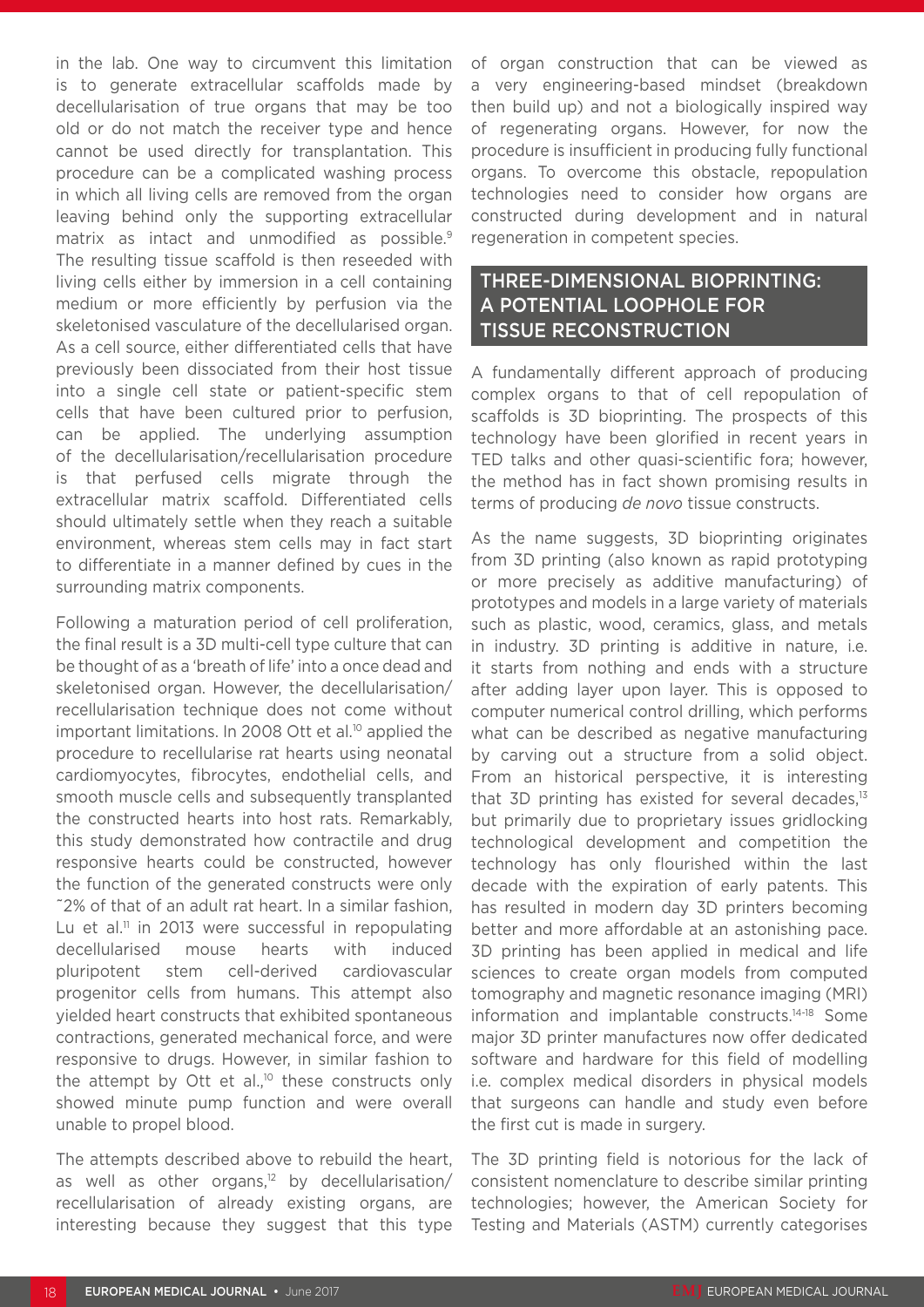3D printing technologies into seven categories: binder jetting, directed energy deposition, material extrusion, material jetting, powder bed fusion, sheet lamination, and vat photopolymerisation.<sup>19</sup> These technologies have all been developed for non-living materials, but in addition, 3D printing has recently evolved into 3D bioprinting in which cells and extracellular matrix can also be used as raw materials for printing.20 3D bioprinting relies on two of the seven categories of non-living 3D printing technologies listed above and one additional technology; thus 3D bioprinting can currently be divided into three technologies. The first and simplest is the inkjet method, which is inspired by the material jetting method of 3D printers and is in principle the same inkjet technology applied in desktop paper printers. In this technique, rapid electrical heating or piezoelectric/ultrasound generated pressure pulses are applied to propel cell containing droplets from a nozzle to the build surface. The second 3D bioprinting technique, microextrusion printing, is widely applied and fundamentally applies the same method as material extrusion 3D printers to pneumatically or mechanically dispense a continuous thread of cell containing material. The final and most complex technology is laser-assisted 3D bioprinting in which a laser is briefly and repeatedly focussed on an absorbing substrate coated in cells thereby generating a pressure that propels cell-containing materials onto a collector substrate that becomes coated by cells in a pattern defined by the laser path. Following the initial deposition of cells and substrates, the layered construct generated in all three bioprinting methods is cured and hardened to support its own structure either by designed polymers in the cell medium that respond to cooling, heating, chemical treatment, or more commonly by light-activated polymerisation in a fashion that is comparable to vat photopolymerisation in non-living material 3D printers.

The three 3D bioprinting technologies currently available have specific advantages and limitations. The simplest and most affordable technology is inkjet bioprinting, which also operates at a high printing speed and with a high cell viability because of a relatively gentle printing process. The spatial resolution of the technique is, however, relatively low and cell density in the construct is also low, which is important for the subsequent maturation of the construct. On the other hand, microextrusion based bioprinters provide high-cell densities but at the cost of viability (often <40%), primarily due to sheer stress during deposition, and printing speed is lower than for inkjet printing. Laser-assisted bioprinters are fast and cell viability is very high (>95%) and so is the printing resolution; however, these systems are highly expensive and challenging to maintain.

Early experiments using 3D bioprinting have been reported for a number of tissues and organ structures ranging from skin, blood vessels, trachea, cartilage, kidney, and various cardiac tissue (e.g. myocardium and valves).20 A central goal of this technology has however been in the construction of cardiac tissue which represents a relatively simple organ (compared to secretory organs often with manifold cell types) and a model system where the success of the construction can easily be tested in terms of function compared to baseline values. Thus, the attempts to construct cardiac tissue serves as a good model for the current status of 3D bioprinting technology. Several impressive attempts of printing different cardiac tissues have been made in recent years.<sup>21</sup> From a regenerative biology viewpoint the attempt by Gaetani et al. $22$ in 2012 to apply microextrusion to 3D bioprint small alginate scaffolds with fetal human cardiomyocyte progenitor cells is interesting. These myocardial-like scaffolds both showed high-cell viability and importantly imbedded cardiomyocytes retained their commitment for the cardiac lineage. The implication of this is that the deposited cells in fact remain in their desired lineage and behave in a natural fashion. Another study by Gaebel et al.<sup>23</sup> in 2011 used the laser assisted bioprinting technique on human umbilical vein endothelial cells and human mesenchymal stem cells to construct various capillary like patterns of cells on a polyester urethane urea cardiac patch. Several of these vascular patterns were successful and resulted in the two cell types arranged into a capillary like network. These patches with patterned cells were thereafter cultured and matured and subsequently transplanted *in vivo* into infarcted rat hearts. Intriguingly, the study reported increased vessel formation and additionally a significant functional improvement of the infarcted hearts. The results of this study underline the importance of considering the construction of an appropriate vascular supply in regenerative therapies.

To date, no successful attempts to 3D bioprint complete organ constructs similar to the ones generated by decellularisation/repopulation procedures have been reported, but efforts in using extracellular matrix for building material have been made with success.<sup>24</sup> Assuming that the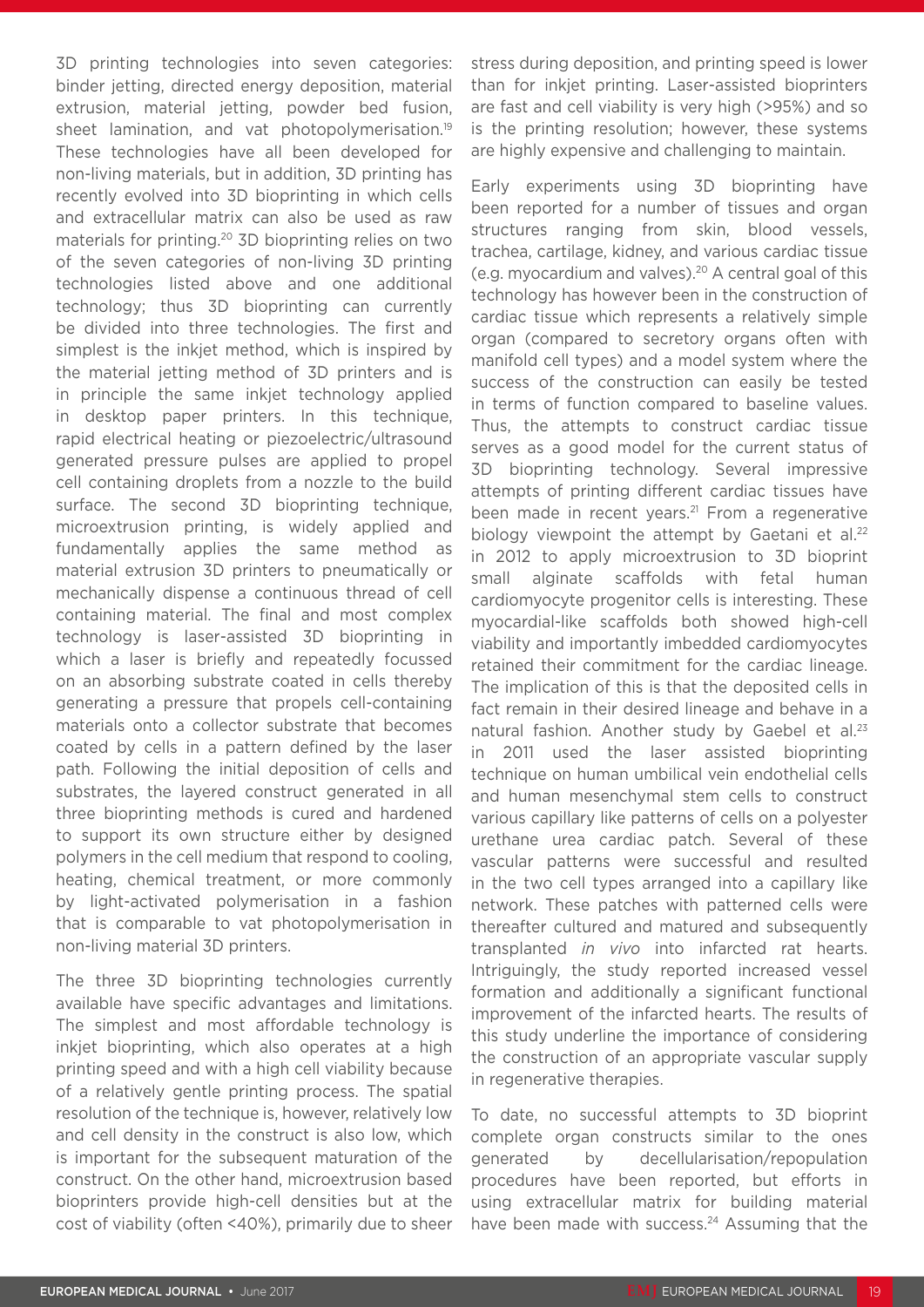3D bioprinting technology eventually matures to the state where the option of full organ printing becomes possible, it is not unlikely that constructs may suffer from the same deficiencies in terms of function and force production as described above for the repopulated heart constructs. To overcome these obstacles, it may be fruitful to consider some aspects of naturally occurring regenerative phenomena and implement these in artificial organ construction.

#### LEARNING FROM NATURAL REGENERATIVE MECHANISMS

Obviously, not all details of naturally occurring regenerative phenomena have been revealed. In that case artificial tissue construction would be redundant; however, several key aspects of some of these phenomena have been described and potentially hold some information on how to yield functional artificial tissue. Regeneration of extremities, such as the limb in the salamander, is an example of complex tissue regeneration that has been studied in great detail and serves well as an instance for some of these considerations.<sup>3-5,25-28</sup>

The regenerative process of the salamander limb falls into three non-discrete steps: wound healing, blastema formation, and regrowth.<sup>3-5</sup> Within the first couple of hours following amputation of a limb, the wound is sealed with a wound epidermis by migrating cells from the adjacent epidermis. The wound epidermis thickens and becomes several cell layers thick and then forms an apical epidermal cap with a protective outer surface and inner layers that anatomically and functionally resemble the apical ectodermal ridge formed during vertebrate limb development.29 Signalling from the wound epidermis as well as neurotrophic signalling from severed nerves induces dedifferentiation of differentiated cells adjacent to the amputation site, leading to the formation of a structure termed a blastema within 1–2 weeks containing dedifferentiated cells with varying origin (e.g. connective tissue, muscular tissue, bone, and nerves). Finally, dedifferentiated blastema cells proliferate, redifferentiate, and regrow just part of the missing limb. The conclusion of this mechanism is that a process very similar to embryonic development can be initiated if the right factors are present. In the case of the limb, these are signalling from the wound epidermis, neurotrophic signalling from severed nerves, and the existence of dermal fibroblasts with a different positional identity. If any of these factors are removed, the regenerative process comes to a standstill. On the other hand, if these three factors are expressed artificially it is possible to induce limb regeneration at uncommon places and produce ectopic limbs.<sup>25</sup> The implications of this in an artificial tissue context is that it may not be crucial to construct an anatomical replica of the final organ of interest but rather focus on building a meshwork of cells that can be stimulated to undergo differentiation and growth in a process that recapitulates embryonic development of the organ. This approach has already been implemented in 4D bioprinting, in which printed objects can change functionality and shape after printing by the application of an external stimulus.<sup>30</sup>

Another important aspect of intrinsic limb regeneration is the origin of cells taking part in regeneration. It has long been speculated that blastema cells represent true pluripotent stem cells with the potential to differentiate into any cell type in the regenerating limb. However, in 2009 Kragl et al.26 demonstrated, using GFP+ transgenic axolotls, that most cell types involved in limb regeneration are lineage restricted. The lesson from this is that artificial tissue endeavours are likely to have a higher chance of being successful if relying on multiple cell types that can differentiate to the exact type of cells needed rather than a single homogenous population of pluripotent stem cells.

#### **CONCLUSION**

In terms of tissue regeneration, it is stimulating to think that we have both examples of intrinsic tissue repair found in nature as well as a multitude of toolsets to construct artificial tissues possible with 3D bioprinting being the most sophisticated method to date. Combining the knowledge from natural phenomena with the ingenuity of biomedical engineers it is not unlikely that anatomically correct tissue constructs can be generated within a reasonable timeframe but also constructs that function just as well as their endogenous counterparts.